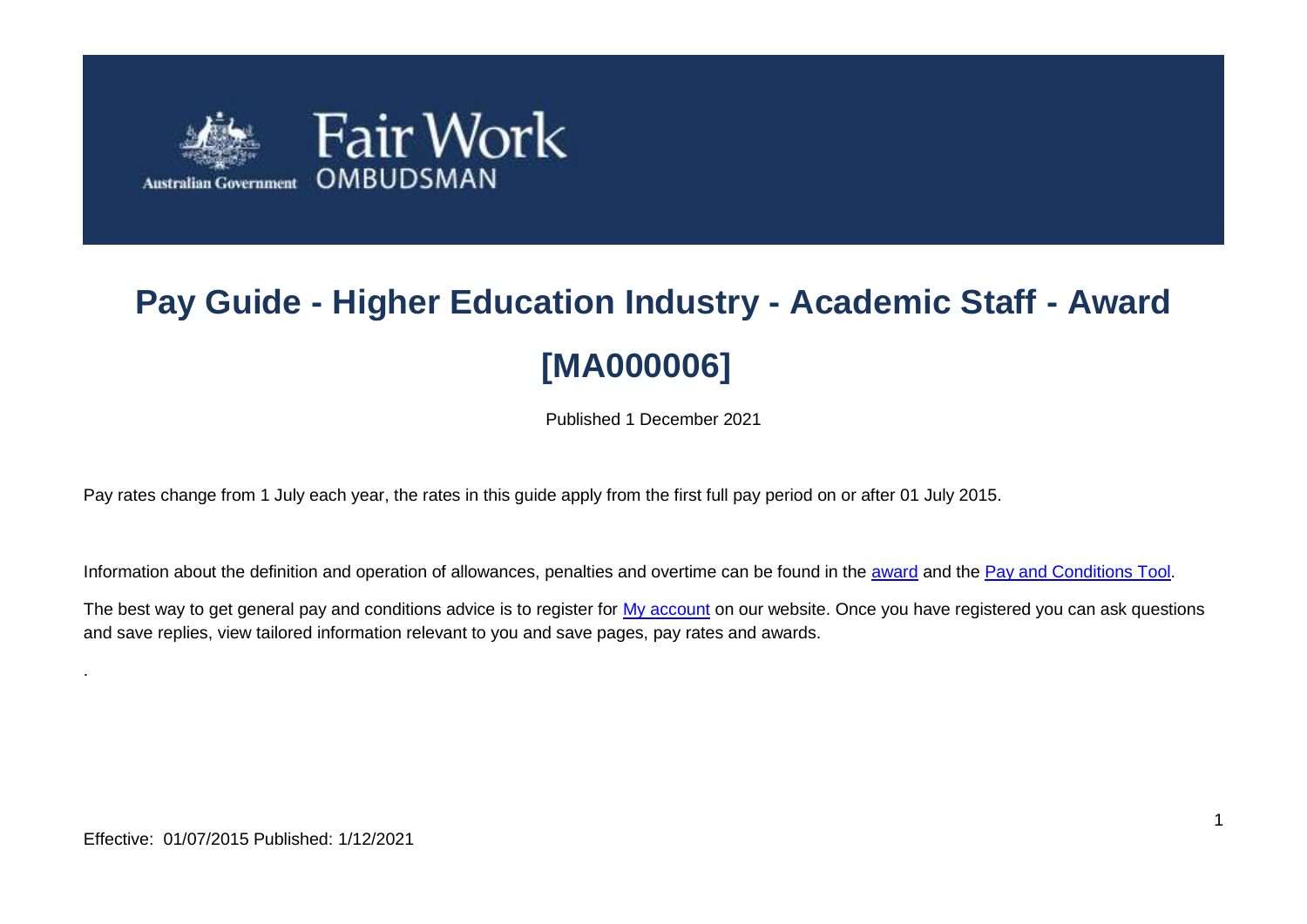## **Rates of pay**

#### **Full -time & part -time**

| <b>Classification</b> | Hourly pay rate |
|-----------------------|-----------------|
| Level A1              | \$23.78         |
| Level A2              | \$24.74         |
| Level A3              | \$25.69         |
| Level A4              | \$26.58         |
| Level A5              | \$27.30         |
| Level A6              | \$28.07         |
| Level A7              | \$28.85         |
| Level A8              | \$29.62         |
| Level B1              | \$30.81         |
| Level B2              | \$31.71         |
| Level B3              | \$32.60         |
| Level B4              | \$33.50         |
| Level B5              | \$34.39         |
| Level B6              | \$35.28         |
| Level C1              | \$36.18         |
| Level C2              | \$37.07         |
| Level C3              | \$37.96         |
| Level C4              | \$38.86         |
| Level C5              | \$39.75         |
| Level C6              | \$40.65         |
| Level D1              | \$42.14         |
| Level D <sub>2</sub>  | \$43.33         |
| Level D <sub>3</sub>  | \$44.52         |
| Level D4              | \$45.71         |
| Level E               | \$52.27         |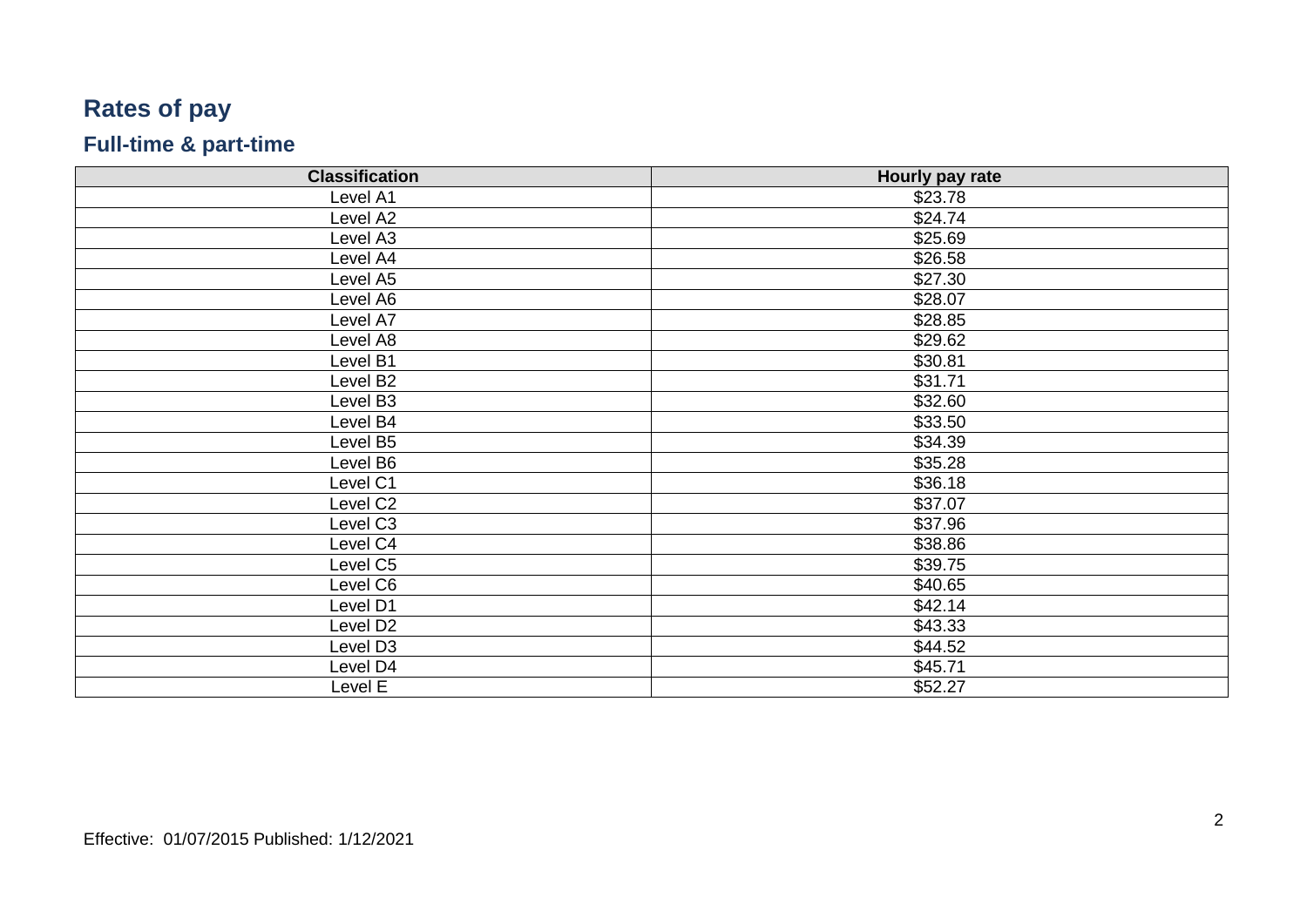### **Casual**

| <b>Stream</b>                                                             | <b>Casual pay rate</b> |
|---------------------------------------------------------------------------|------------------------|
| Lecturing                                                                 |                        |
| Basic lecture (1 hour of delivery and 2 hours of associated working time) | \$118.90               |
| Developed lecture (1 hour of delivery and 3 hours associated working      | \$158.55               |
| time)                                                                     |                        |
| Specialised lecture (1 hour of delivery and 4 hours associated working    | \$198.18               |
| time)                                                                     |                        |
| Repeat lecture (1 hour of delivery and 1 hour associated working time)    | \$79.26                |
| <b>Tutoring</b>                                                           |                        |
| Tutorial (1 hour of delivery and 2 hours associated working time)         | \$92.77                |
| Repeat tutorial (1 hour of delivery and 1 hour associated working time)   | \$61.84                |
| Tutorial (1 hour of delivery and 2 hours associated working time)         | \$105.29               |
| Repeat tutorial (1 hour of delivery and 1 hour associated working time)   | \$70.18                |
| (where academic holds Doctorate)                                          |                        |
| <b>Musical accompanying</b>                                               |                        |
| Musical accompanying (1 hour of delivery and 1 hour preparation time)     | \$61.84                |
| Musical accompanying (1 hour of delivery and 1 hour preparation time)     | \$70.18                |
| (where academic holds Doctorate)                                          |                        |
| Undergraduate clinical nurse education                                    |                        |
| Undergraduate clinical nurse education where little preparation required  | \$46.39                |
| (1 hour of delivery and 0.5 hours associated working time)                |                        |
| Undergraduate clinical nurse education where normal preparation time is   | \$61.84                |
| required (1 hour of delivery and 1 hour associated working time)          |                        |
| Undergraduate clinical nurse education where little preparation required  | \$52.64                |
| (1 hour of delivery and 0.5 hours associated working time) (where         |                        |
| academic holds Doctorate)                                                 |                        |
| Undergraduate clinical nurse education where normal preparation time is   | \$70.18                |
| required (1 hour of delivery and 1 hour associated working time) (where   |                        |
| academic holds Doctorate)                                                 |                        |
| <b>Marking rate</b>                                                       |                        |
| Standard marking                                                          | \$30.91                |
| Marking as a supervising examiner, or marking requiring a significant     | \$39.64                |
| exercise of academic judgment appropriate to an academic at level B       |                        |
| status                                                                    |                        |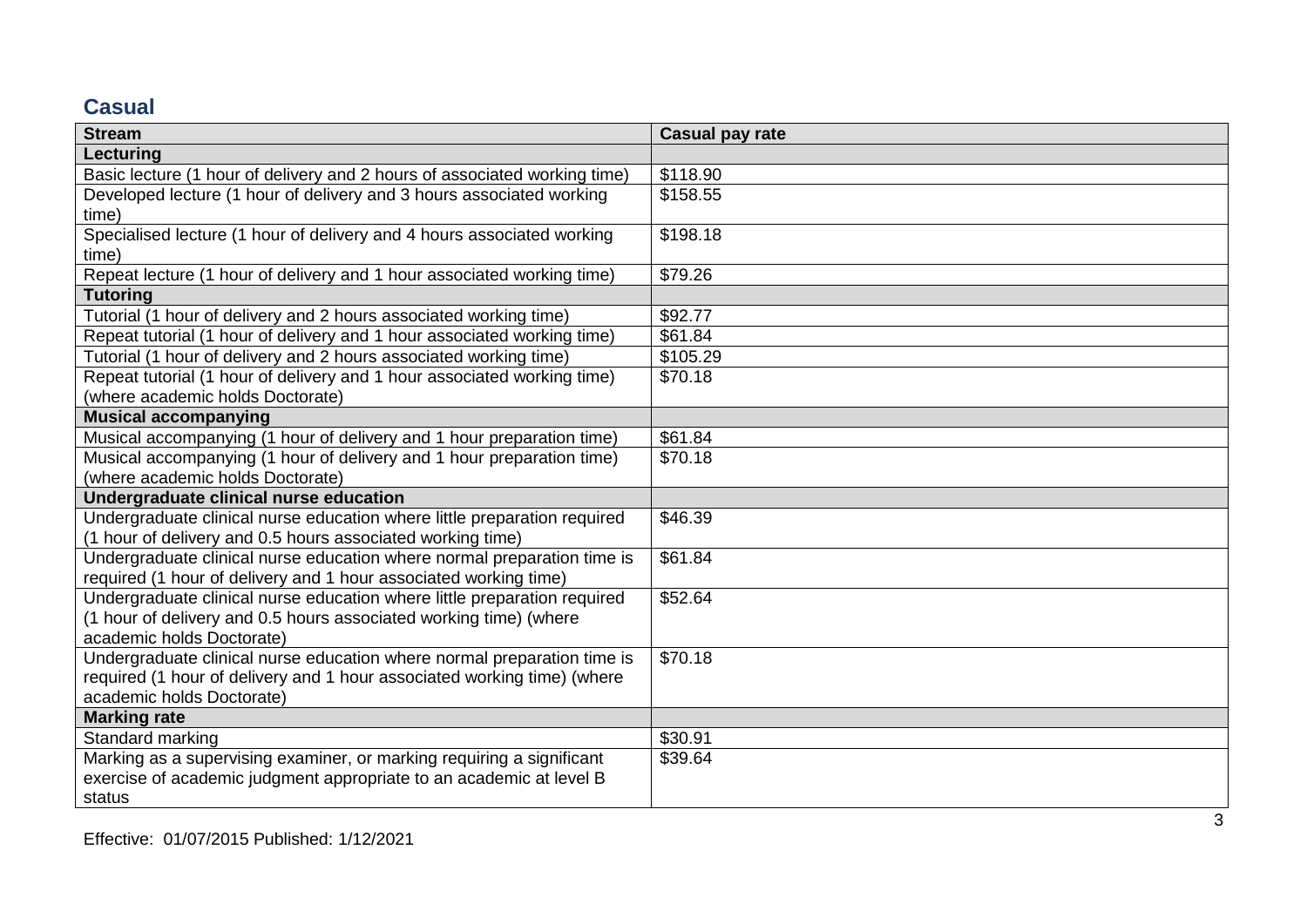| <b>Stream</b>                                                            | <b>Casual pay rate</b> |
|--------------------------------------------------------------------------|------------------------|
| Standard marking (where academic holds Doctorate)                        | \$35.10                |
| Marking as a supervising examiner, or marking requiring a significant    | \$39.64                |
| exercise of academic judgment appropriate to an academic at level B      |                        |
| status (where academic holds Doctorate)                                  |                        |
| Other required academic activity                                         |                        |
| If academic does not hold doctoral qualification or perform full subject | \$30.91                |
| coordination duties                                                      |                        |
| If academic holds doctoral qualification or performs full subject        | \$35.10                |
| coordination duties                                                      |                        |